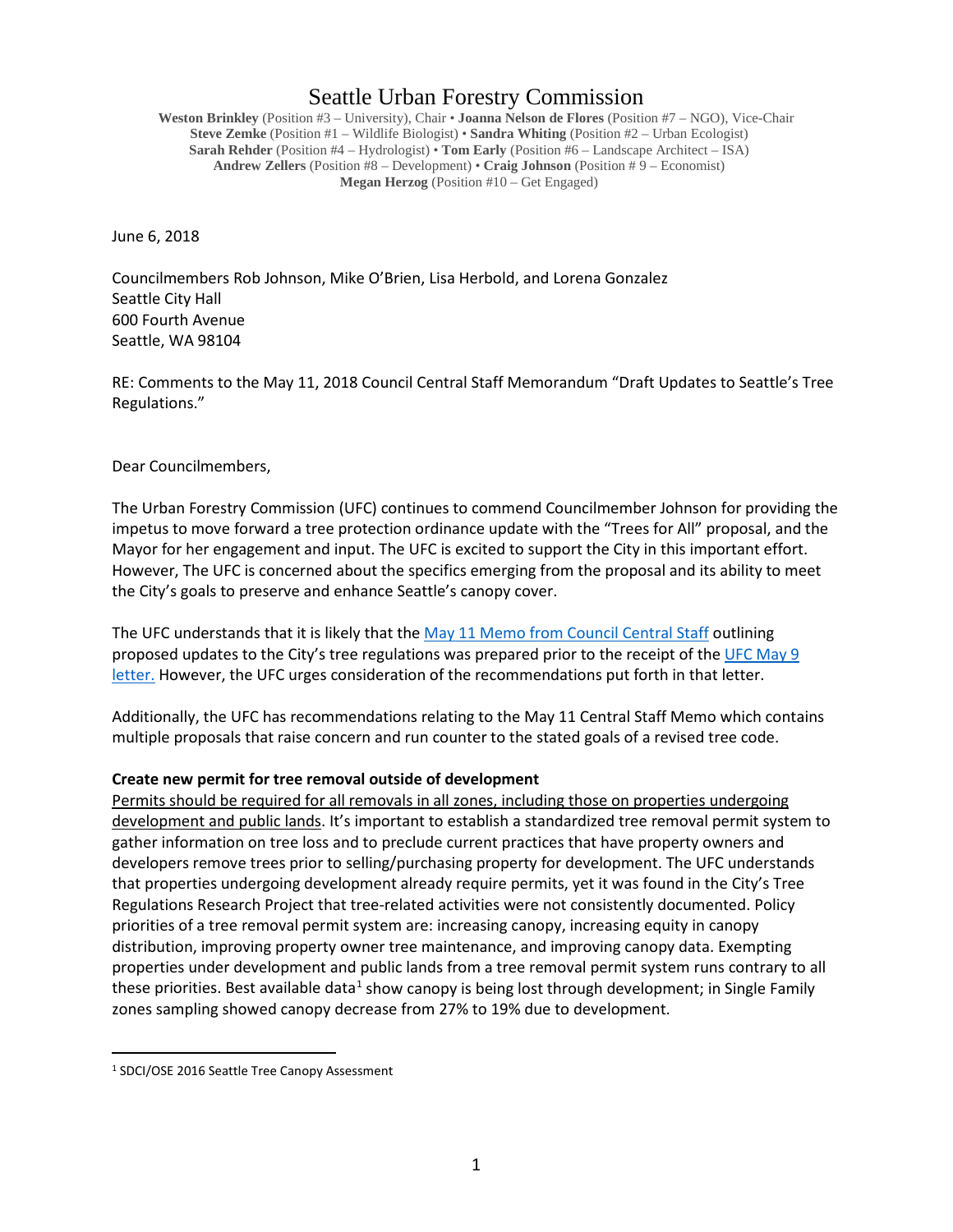Additionally, expecting property owners to go through a tree removal permit process but not developers is an apparent inequitable burden. Finally, data provided by tree removal permits is critical to managing the urban forest and building effective policy; removing development from this dataset would render it ineffective. These same principles also apply to removals in commercial, industrial, and intuitional zones. To maximize data effectiveness, equity, legibility, and canopy, permits should be required for all tree removals, public or private, for all land uses.

Permits should allow for professional oversight and standardize the process. Simplifying tree protection is an important goal of any new tree ordinance. Implementing a tree removal permit system means that a professional will be involved in the process. A property owner will not need to identify tree species with a tree removal permit system. Permits, through additional City oversight, result in an Exceptional Tree list that will not be onerous to implement. The Exceptional Tree designation becomes more userfriendly with a tree removal permit system, not less.

The proposal of a 12" tree removal permit threshold is not appropriate for the city of Seattle. While the UFC strongly recommends the creation of a permit for tree removal, a threshold of 12" would not meaningfully protect trees in Seattle. This assertion is backed by a variety of data, including that only 18% of trees in single-family zones are over the 12" threshold, and the prevalence of a 6" threshold throughout a variety of City code dealing with trees. See the [May 9 UFC](https://www.seattle.gov/Documents/Departments/UrbanForestryCommission/FinalIssuedDocuments/Recommendations/ADOPTEDCMJohnsonTreesforAll050918.pdf) letter for more details.

Using a 6" threshold is not to replace the Exceptional Tree designation. Thresholds for tree removals requiring permits serve the purpose of collecting data, improving safety, and managing the number of removals allowed. This is a different purpose than the Exceptional Tree designation. Exceptional Trees are designated important and may not be removed. Considering one mechanism as sufficient for both purposes will not meet policy priorities of preserving canopy. Specifically, as suggested this approach would preserve small trees and incentivize the removal of large trees – counter to policy goals.

Suggesting that Exceptional Trees are too confusing, and therefore should be removed, is counter to the goal of protecting trees. The UFC welcomes the opportunity to work with the City to simplify the Exceptional Tree designation and process so that it's easier to implement. Achieving a goal of simplicity at the expense of the more important goal of retaining trees does not align with the stated intentions of this policy proposal.

## **Explore mitigation for tree removal outside of development:**

The UFC recommends that three of the four policy options be explored:

Request evaluation of caliper inches system of replacement to understand trade-offs. Trees are not static objects but rather growing components of larger systems. Tree mitigation or replacement fee to replace tree canopy function lost requires more in-depth analysis considering species, potential future growth, and trunk to canopy size ratios.

Allow fee-in-lieu option when a tree removal permit is required. Where property owners are unable to mitigate for tree removal through additional planting, a tree mitigation or replacement fee option could be an effective alternative. This should be applied to all zones.

Prohibit removal of trees planted to meet mitigation requirements**.** Mitigation is only effective if replacement trees have some level of protection. Instituting a permit system for tree removal will facilitate limiting the removal of trees planted for mitigation.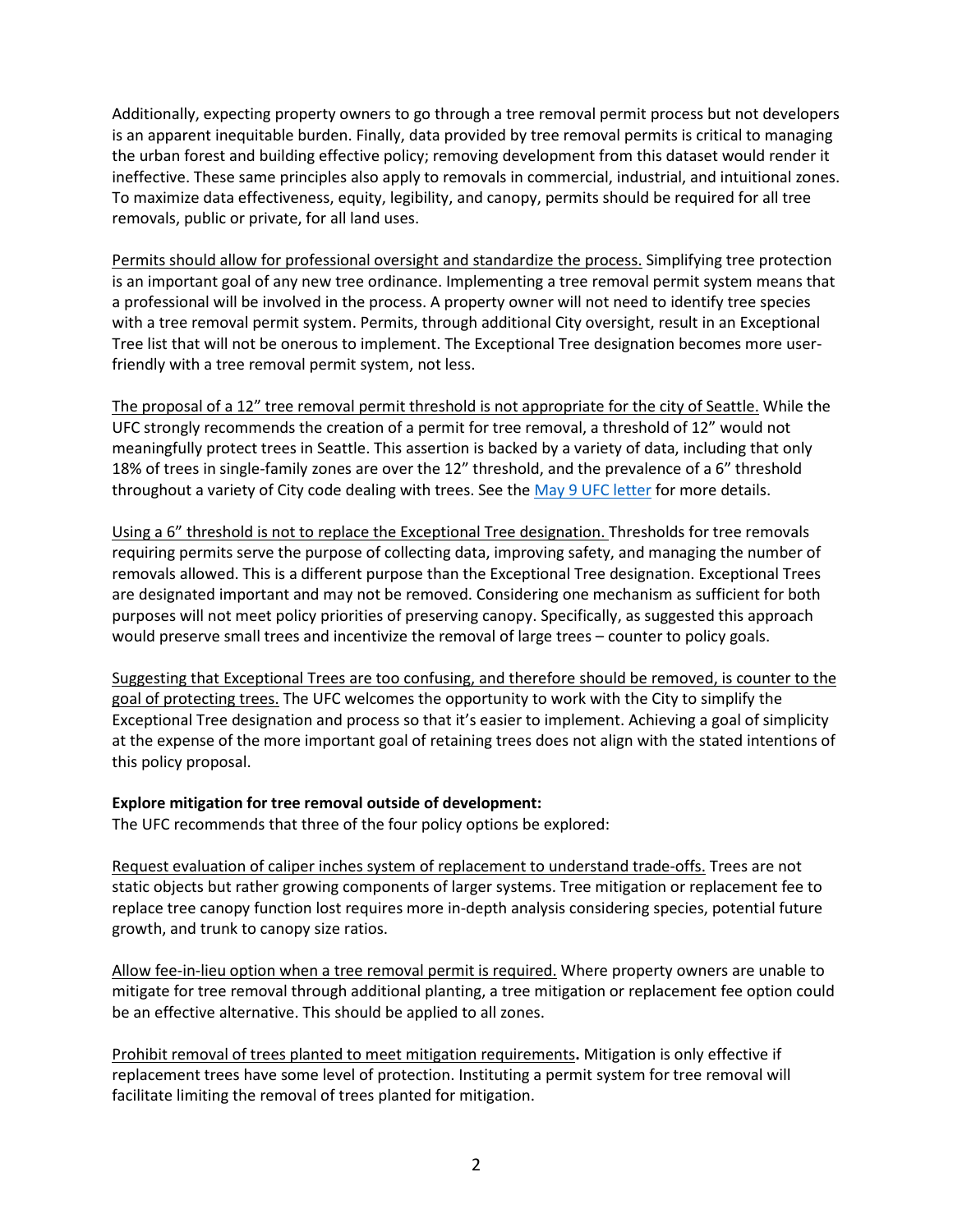However, keep mitigation requirements consistent, regardless of zone**.** The UFC recommends that zonespecific mitigation requirements are not used. To continue policy priorities of equity and simplicity in the process, as well as maximize tree preservation, maintain consistent mitigation requirements throughout the city. If trees must be removed, they should be replaced in the location of their removal. If trees are unable to be replaced, mitigation payments should be made, and additional planting should be done using broader equity and needs assessments.

#### **Extend tree planting requirements related to development in Single-Family and RSL zones**

The UFC supports the extension of planting requirements related to development in Single-family and RSL zones. Creating uniform planting requirements, including for development, supports goals of creating an equitable and simplified tree management system. This uniformity should include small lots and all zoning designations. Additionally, the UFC knows that development is a major driver of canopy loss. As stated above, a variety of policy options should be explored.

## **Increase flexibility in development standards to preserve trees**

The UFC supports flexibility in design standards to allow for tree preservation. The UFC agrees with the Executive comment that current requirements are a disincentive to preserving trees.Allowing for modifications or waivers of standards in regular development review that would facilitate tree preservation are recommended.

#### **Hazard trees**

Hazard Tree removal should require a permit. Requiring a permit for all removals, including hazardous trees aligns with policy priorities of data collection, uniform simplicity, canopy preservation, and particularly in cases of hazardous trees, safety. Use of a permit for Hazard Trees should also serve to reduce the number of trees removed that are miss-identified as hazardous.

Require replacement for removals of all trees including Hazard Trees. To meet the City's goal of increasing canopy cover, replacement of lost canopy is critical. Replacing lost canopy due to hazardous trees is an important part of this approach.

## **Enhance Green Factor requirements**

Increase required Green Factor for single family zones, and to prioritize trees. Importantly, Green Factor is a minimum development standard to keep some nature on properties being developed. It is applied to development on previously developed land which has little or no existing natural surfaces. Green Factor is not an alternative to tree policies that are intended to ensure the protection of any existing trees. The UFC anticipates issuing recommendations on Mandatory Housing Affordability (MHA) legislation and the Director's Rule governing Green Factor in summer 2018. Both these recommendations will address enhancing Green Factor as it relates to trees.

## **Simplify enforcement**

Increase and simplify the penalty for illegal tree cutting. The UFC recommends that penalty calculations be both harsher and easier for the public to understand. Additionally, effective enforcement will require a permit system for legal tree removal and replacement as well as identifying and evaluating the mechanism and funding for enforcement. See the UFC's full recommendations on this matter in the [January 10,](http://www.seattle.gov/Documents/Departments/UrbanForestryCommission/FinalIssuedDocuments/Recommendations/ADOPTEDCommentsSDCI-DR21-2017.pdf) 2018 letter "*Recommendation about SDCI's Draft Director's Rule 21-2017 on Calculating Tree Valuations and Civil Penalties for Tree Protection Code Violations*".